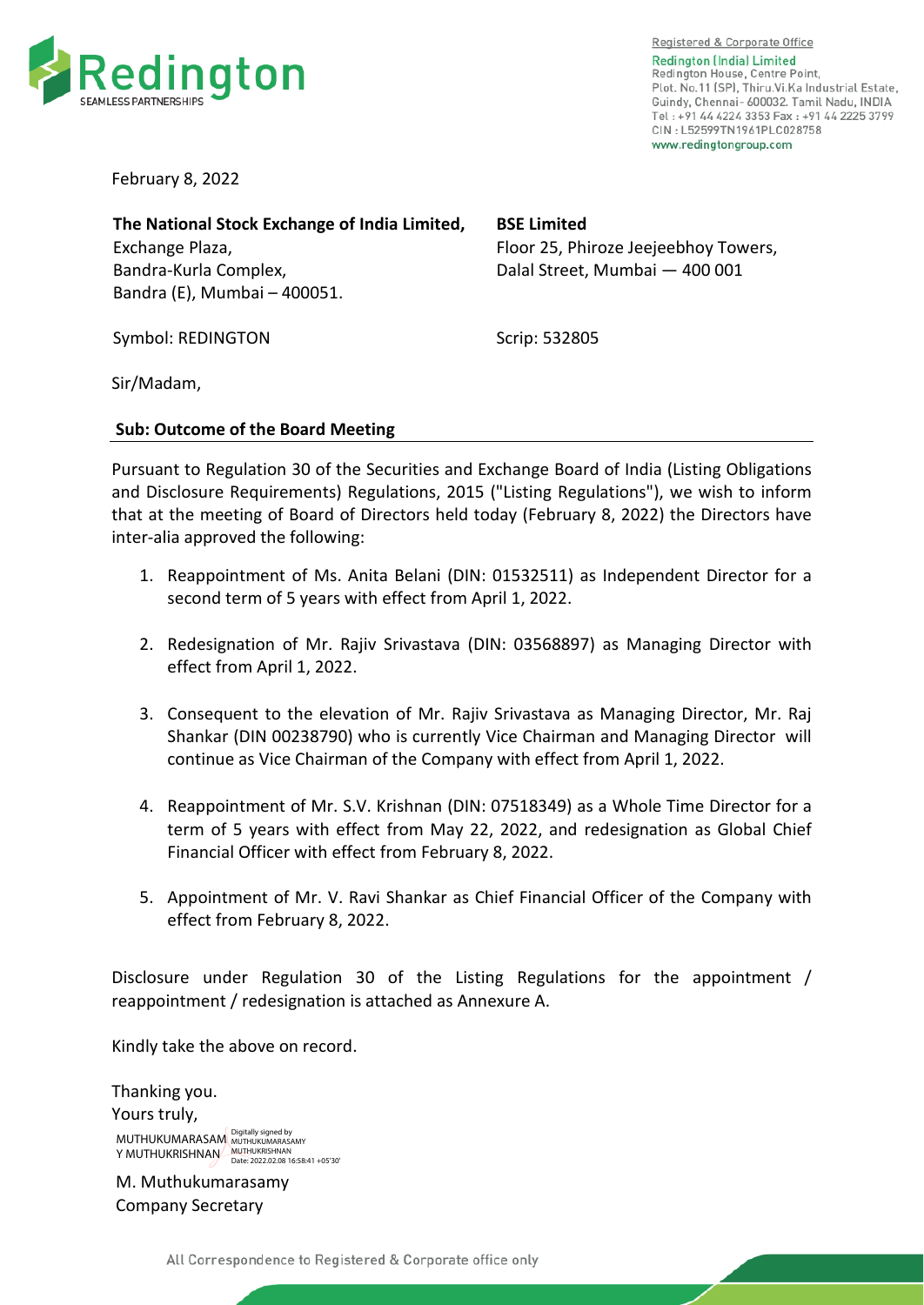

**Annexure- A**

| <b>Particulars</b>                                             | Ms. Anita Belani                                                                                                                                                                                                                                                                              | Mr. Rajiv Srivastava                                                                                                                                                                                                                                                                              | Mr. Raj Shankar                                                                                                                                                                                                                                                                         | Mr. S. V. Krishnan                                                                                                                                                                                                                                                                               | Mr. V. Ravi Shankar                                                                                                                                                                                                                                                              |
|----------------------------------------------------------------|-----------------------------------------------------------------------------------------------------------------------------------------------------------------------------------------------------------------------------------------------------------------------------------------------|---------------------------------------------------------------------------------------------------------------------------------------------------------------------------------------------------------------------------------------------------------------------------------------------------|-----------------------------------------------------------------------------------------------------------------------------------------------------------------------------------------------------------------------------------------------------------------------------------------|--------------------------------------------------------------------------------------------------------------------------------------------------------------------------------------------------------------------------------------------------------------------------------------------------|----------------------------------------------------------------------------------------------------------------------------------------------------------------------------------------------------------------------------------------------------------------------------------|
| <b>Reason for</b><br>change                                    | Reappointed as<br>Independent Director                                                                                                                                                                                                                                                        | Redesignated as<br><b>Managing Director</b>                                                                                                                                                                                                                                                       | Redesignated as Vice<br>Chairman                                                                                                                                                                                                                                                        | Reappointed as<br>Whole Time Director<br>and redesignated as<br><b>Global Chief Financial</b><br>Officer                                                                                                                                                                                         | Appointed as Chief<br><b>Financial Officer</b>                                                                                                                                                                                                                                   |
| of<br><b>Date</b><br>Appointment<br>and term of<br>Appointment | The Board of Directors<br>of the Company has<br>given its consent for<br>reappointment<br>as<br>Independent Director of<br>the Company based on<br>the recommendation of<br>&<br>Nomination<br>Remuneration<br>Committee with effect<br>from April 1, 2022 for a<br>period of five (5) years, | The Board of Directors<br>of the Company has<br>given its consent for<br>the redesignation of<br>Mr. Rajiv Srivastava as<br>Managing Director of<br>the Company based<br>the<br>on<br>of<br>recommendation<br>&<br>Nomination<br>Remuneration<br>Committee with effect<br>from April 1, 2022. His | Consequent to the<br>elevation of Mr. Rajiv<br>Srivastava<br>as<br>Managing<br>Director,<br>Mr. Raj Shankar, who<br>currently<br>Vice<br>is<br>Chairman<br>and<br>Managing<br>Director,<br>will continue as Vice<br>of<br>Chairman<br>the<br>Company with effect<br>from April 1, 2022. | <b>Based</b><br>the<br>on<br>recommendations of<br>Nomination<br>&<br>Remuneration<br>Committee, the Board<br>of Directors of the<br>Company has given its<br>consent<br>for<br>reappointment<br>as<br>Whole Time Director<br>of the Company for a<br>period of five (5)<br>years w.e.f. May 22, | The Board of Directors<br>of the Company has<br>given its consent for<br>appointment as Chief<br>Financial Officer of the<br>Company based on<br>the recommendation<br>of Audit Committee<br>and<br>Nomination<br>୍ଷ<br>Remuneration<br>with<br>effect from February<br>8, 2022. |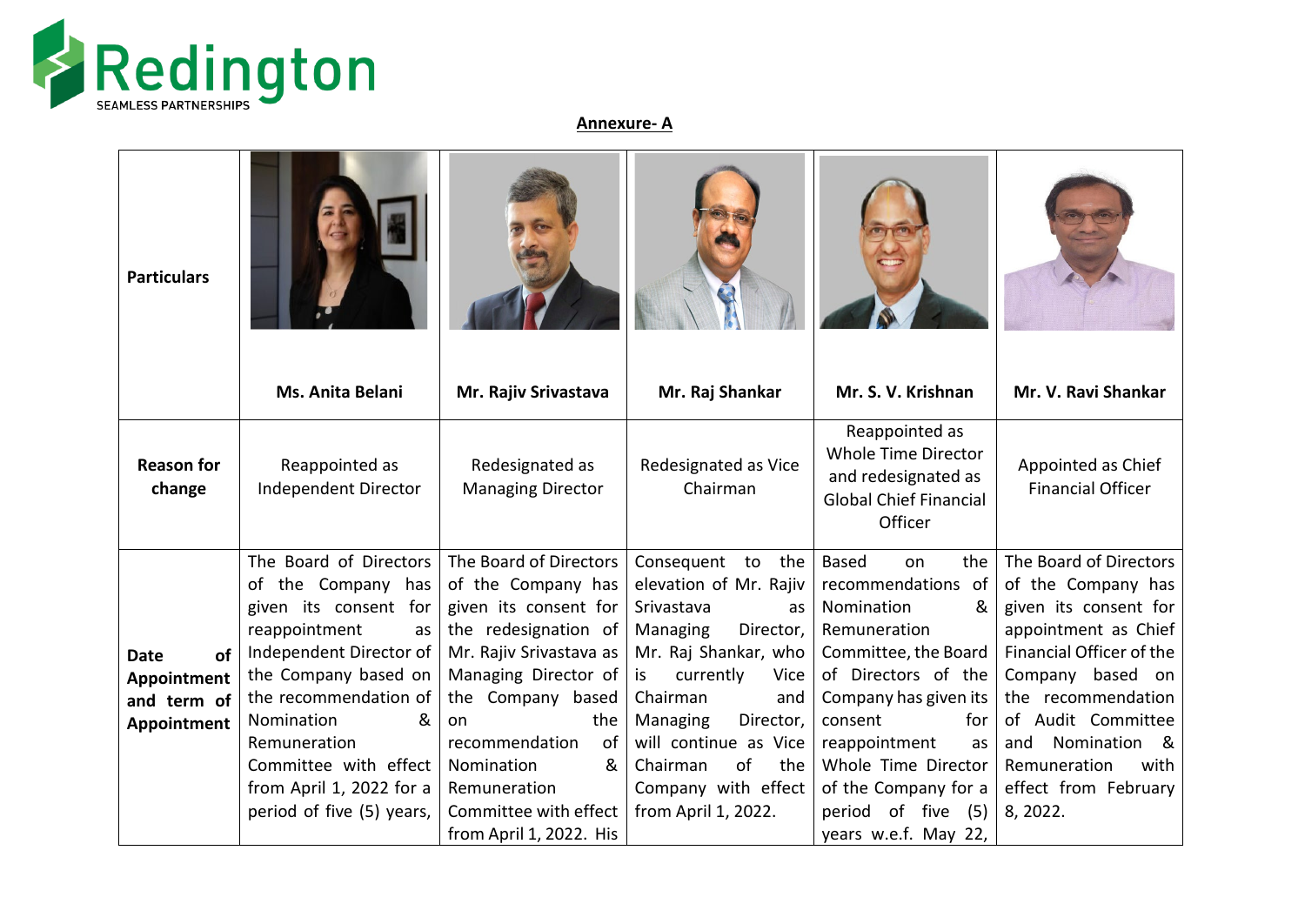

|                      | subject to the approval         | appointment is as per                         |                                          | 2022, subject to the          |                                         |
|----------------------|---------------------------------|-----------------------------------------------|------------------------------------------|-------------------------------|-----------------------------------------|
|                      | of shareholders.                | the terms already                             |                                          | approval<br>of                |                                         |
|                      |                                 | approved. While there                         |                                          | shareholders and also         |                                         |
|                      |                                 | change<br>no<br>İS.<br>in                     |                                          | for redesignation as          |                                         |
|                      |                                 | of<br>his<br>category                         |                                          | <b>Global Chief Financial</b> |                                         |
|                      |                                 | appointment<br>as                             |                                          | Officer with effect           |                                         |
|                      |                                 | Managing<br>Director                          |                                          | February 8,<br>from           |                                         |
|                      |                                 | and there<br>is<br>no                         |                                          | 2022.                         |                                         |
|                      |                                 | requirement to seek                           |                                          |                               |                                         |
|                      |                                 | the approval of the                           |                                          |                               |                                         |
|                      |                                 | shareholders, as a best                       |                                          |                               |                                         |
|                      |                                 | governance practice,                          |                                          |                               |                                         |
|                      |                                 | the Board of Directors                        |                                          |                               |                                         |
|                      |                                 | recommended to seek                           |                                          |                               |                                         |
|                      |                                 | the approval of the                           |                                          |                               |                                         |
|                      |                                 | shareholders.                                 |                                          |                               |                                         |
|                      | Ms. Anita is an M.B.A.          |                                               |                                          |                               | Mr. Krishnan is a Mr. Ravi Shankar is a |
|                      | from XLRI, Jamshedpur           | Mr Rajiv Srivastava<br>has been in leadership | Mr. Raj Shankar is<br>associated<br>with | Chartered                     | Charted Accountant.                     |
|                      | B.A.<br>and<br>(Hons) in        | roles<br>in<br>the                            | Redington<br>for<br>$25+$                | Accountant,                   | Cost   He has over two                  |
|                      | Economics<br>from               | Technology industry in                        | years, he has been                       | Accountant<br>and a           | decades of experience                   |
|                      | Miranda<br>House,               | India and overseas for                        | instrumental<br>in.                      | Company Secretary.            | across various roles                    |
|                      | University of Delhi. Ms.        | 30+ years. His most                           | conceptualizing,                         | Presently, he is the          | and is currently the                    |
|                      | Anita is a seasoned             | recent<br>assignment                          | operationalizing<br>and                  | Whole Time Director           | Deputy Chief Financial                  |
| <b>Brief Profile</b> | with 30<br>professional         | was as the MD & CEO                           | expanding                                | and Chief Financial           | Officer of Redington                    |
|                      | of rich<br>plus years           | Indian<br>of<br>Energy                        | Redington's business                     | officer of Redington          | (India) Limited. He was                 |
|                      | experience as a senior          | Exchange<br>Limited                           | in the diverse markets                   | (India)<br>Limited. He        | a part of Business                      |
|                      | &<br>business<br>human          | (IEX). Prior to IEX, he                       | of East Europe, South                    | joined Redington in           | advisory services of                    |
|                      | capital leader. She is an       | the<br>Chief<br>was                           | East Asia and META                       | 1998 and has been             | E&Y and handled Due                     |
|                      | <b>ICF Accredited Executive</b> | Operating Officer for                         | regions. Since 2014,                     | part of the Company's         | Diligence, valuation of                 |
|                      | Coach and has 15 years          | Asia Pacific & Japan at                       | Mr. Raj has been at                      | growth since then. As         | shares, investigation,                  |
|                      | of coaching experience          | Hewlett-Packard (HP),                         | the helm of Redington                    | head of finance at            | system<br>analysis<br>8                 |
|                      | under her belt having           | of<br>based<br>out                            | as its Global Managing                   | Redington, he was             | merger<br>and                           |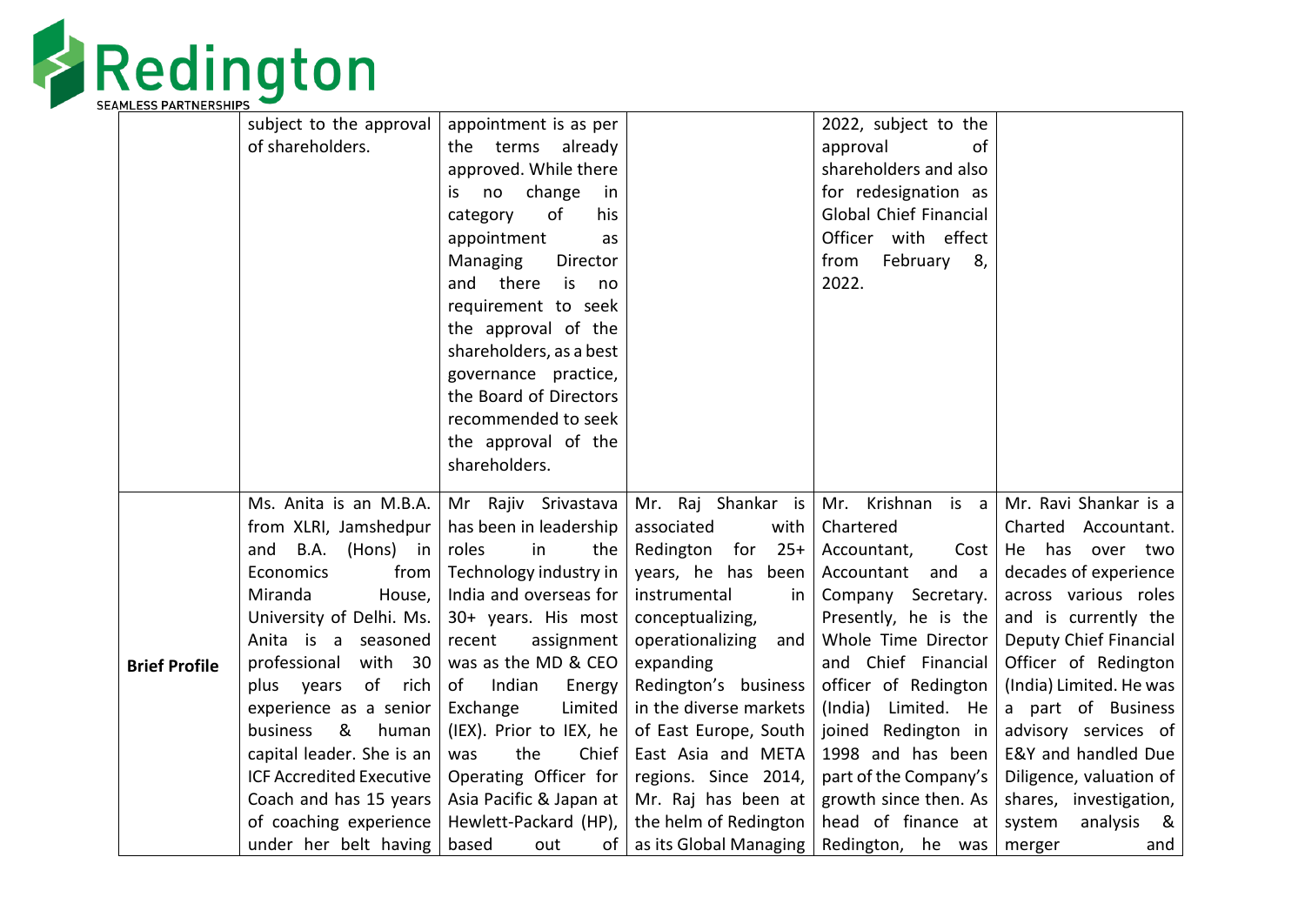

| coached several C-suite                                                                                                                                                                                                                                                                                                                                                                                   | Singapore. He was                                                                                                                                                                                                                                                                                                                                                              | Director, while<br>also                                                                                                                                         | involved<br>in<br>the                                                                                                                                                                                                                                                                                            | acquisition exercises.                                                                                                                                   |
|-----------------------------------------------------------------------------------------------------------------------------------------------------------------------------------------------------------------------------------------------------------------------------------------------------------------------------------------------------------------------------------------------------------|--------------------------------------------------------------------------------------------------------------------------------------------------------------------------------------------------------------------------------------------------------------------------------------------------------------------------------------------------------------------------------|-----------------------------------------------------------------------------------------------------------------------------------------------------------------|------------------------------------------------------------------------------------------------------------------------------------------------------------------------------------------------------------------------------------------------------------------------------------------------------------------|----------------------------------------------------------------------------------------------------------------------------------------------------------|
| level executives across                                                                                                                                                                                                                                                                                                                                                                                   | also a member of the                                                                                                                                                                                                                                                                                                                                                           | serving<br>the<br>as                                                                                                                                            | Company's<br>equity                                                                                                                                                                                                                                                                                              | He joined Redington in                                                                                                                                   |
| various sectors. She has                                                                                                                                                                                                                                                                                                                                                                                  | HP's global strategy                                                                                                                                                                                                                                                                                                                                                           | Chairman<br>of                                                                                                                                                  | raising including the                                                                                                                                                                                                                                                                                            | 2002 and played a                                                                                                                                        |
| worked in the US with                                                                                                                                                                                                                                                                                                                                                                                     | board. Before taking                                                                                                                                                                                                                                                                                                                                                           | Redington Gulf FZE                                                                                                                                              | listing in India during                                                                                                                                                                                                                                                                                          | major<br>role<br>in                                                                                                                                      |
| Sun Microsystems as its                                                                                                                                                                                                                                                                                                                                                                                   | up the assignment at                                                                                                                                                                                                                                                                                                                                                           | and Arena Bilgisayar.                                                                                                                                           | the year 2007 and his                                                                                                                                                                                                                                                                                            | automation,                                                                                                                                              |
| global<br>Senior<br><b>HR</b><br><b>Business Partner, KPMG</b><br>USA as Director HR. She<br>has also worked with<br>American Express TRS in<br>the early part of her<br>career. Ms. Anita takes<br>interest<br>keen<br>in<br>start-up's<br>mentoring<br>and is a key member of<br>the Lead angels network<br>which<br>focuses<br>on<br>investing in early stage<br>companies.<br>Ms. Anita is a Director | Singapore, Mr. Rajiv<br>Srivastava served as<br>the Managing Director<br>- HP India, for 6 years.<br>Mr. Rajiv Srivastava<br>holds a<br>Bachelor's<br>Degree in Mechanical<br>Engineering from the<br>Institute<br>of<br><b>Birla</b><br>Technology<br>and<br>Science, Pilani and a<br>Diploma<br>in<br><b>International Business</b><br>from Helsinki School<br>of Economics. | Mr. Raj Shankar is a<br>Director on the Board<br>the<br>following<br>of<br>Companies in India.<br>Redserv<br><b>Business</b><br>Solutions<br>Private<br>Limited | responsibility<br>also<br>includes<br>investor<br>relations<br>with<br>public/institutional<br>shareholders<br>&<br>analysts.<br>Prior<br>to<br>joining Redington, he<br>was employed with<br>Ashok<br>Leyland<br>Limited.<br>Mr. Krishnan is a<br>Director on the Board<br>the<br>0f<br>following<br>Companies: | stabilizing<br>service<br>business,<br>spinning<br>service business as a<br>separate<br>company,<br>front<br>end<br>implementation<br>of<br>GST and SAP. |
| on the Board of the                                                                                                                                                                                                                                                                                                                                                                                       |                                                                                                                                                                                                                                                                                                                                                                                |                                                                                                                                                                 | <b>Proconnect Supply</b><br>$\bullet$                                                                                                                                                                                                                                                                            |                                                                                                                                                          |
| following Companies.                                                                                                                                                                                                                                                                                                                                                                                      | Mr Rajiv Srivastava                                                                                                                                                                                                                                                                                                                                                            |                                                                                                                                                                 | <b>Chain Solutions</b>                                                                                                                                                                                                                                                                                           |                                                                                                                                                          |
|                                                                                                                                                                                                                                                                                                                                                                                                           | holds directorship in                                                                                                                                                                                                                                                                                                                                                          |                                                                                                                                                                 | Limited                                                                                                                                                                                                                                                                                                          |                                                                                                                                                          |
| Foseco India Limited<br>$\bullet$                                                                                                                                                                                                                                                                                                                                                                         | Global<br>Redserv                                                                                                                                                                                                                                                                                                                                                              |                                                                                                                                                                 | Redserv Global                                                                                                                                                                                                                                                                                                   |                                                                                                                                                          |
| <b>Eternis Fine</b><br>$\bullet$<br><b>Chemicals Limited</b>                                                                                                                                                                                                                                                                                                                                              | Solutions Limited.                                                                                                                                                                                                                                                                                                                                                             |                                                                                                                                                                 | <b>Solutions Limited</b>                                                                                                                                                                                                                                                                                         |                                                                                                                                                          |
| <b>IDFC Financial</b>                                                                                                                                                                                                                                                                                                                                                                                     |                                                                                                                                                                                                                                                                                                                                                                                |                                                                                                                                                                 |                                                                                                                                                                                                                                                                                                                  |                                                                                                                                                          |
| <b>Holding Company</b>                                                                                                                                                                                                                                                                                                                                                                                    |                                                                                                                                                                                                                                                                                                                                                                                |                                                                                                                                                                 |                                                                                                                                                                                                                                                                                                                  |                                                                                                                                                          |
| Limited                                                                                                                                                                                                                                                                                                                                                                                                   |                                                                                                                                                                                                                                                                                                                                                                                |                                                                                                                                                                 |                                                                                                                                                                                                                                                                                                                  |                                                                                                                                                          |
| <b>IDFC Asset</b>                                                                                                                                                                                                                                                                                                                                                                                         |                                                                                                                                                                                                                                                                                                                                                                                |                                                                                                                                                                 |                                                                                                                                                                                                                                                                                                                  |                                                                                                                                                          |
| Management                                                                                                                                                                                                                                                                                                                                                                                                |                                                                                                                                                                                                                                                                                                                                                                                |                                                                                                                                                                 |                                                                                                                                                                                                                                                                                                                  |                                                                                                                                                          |
| Company Limited                                                                                                                                                                                                                                                                                                                                                                                           |                                                                                                                                                                                                                                                                                                                                                                                |                                                                                                                                                                 |                                                                                                                                                                                                                                                                                                                  |                                                                                                                                                          |